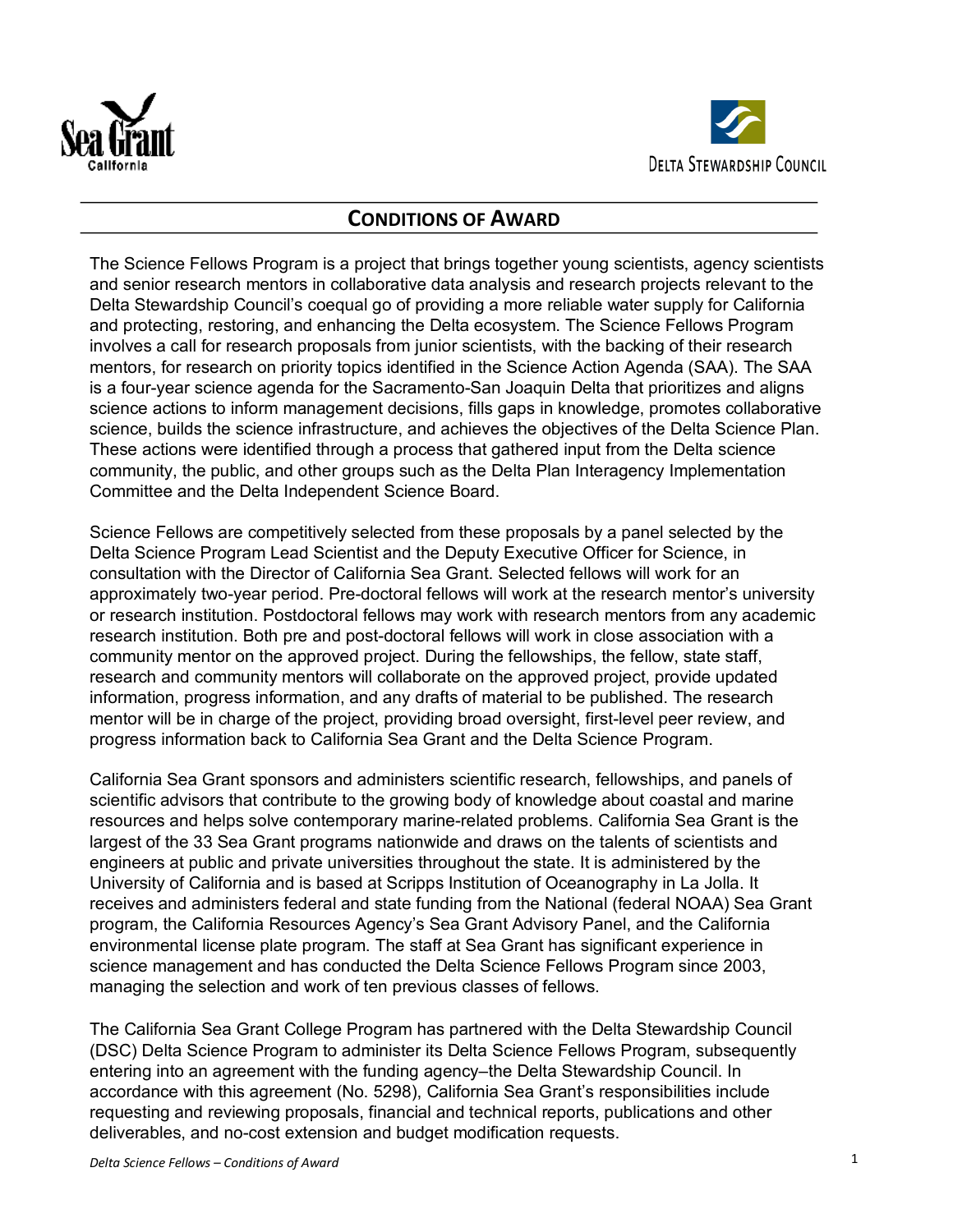The following provides general guidelines for administering the Delta Science Fellows funds. In addition, each university and college has established rules and regulations governing grant

administration to which the fellow should adhere. Please review the stipulated conditions carefully and, having done so, sign and return the "Award Acceptance Form."

## **Question and Correspondence:**

All questions and correspondence (such as requests for extensions, budget modifications, etc.) should be emailed to sabudget@ucsd.edu. For full instructions on how to submit an extension and/or budget modification, visit the California Sea Grant website, https://caseagrant.ucsd.edu/fellowships/manage/delta-science-fellowship.

### **Research Mentor Responsibilities:**

- The research mentor's role is to provide general oversight, direction, and first-level peer review of all aspects of the project.
- In the event that progress of the fellow is determined to be unsatisfactory by the mentor, Sea Grant, the Deputy Executive Officer for Science, or the Lead Scientist, the research mentor will jointly either agree: 1) to find another fellow, or 2) the mentor will assume active responsibility for the project and will receive no more compensation than the total fixed cost of the subcontract plus allowable travel and equipment costs minus payments already made to the fellow. In this event, the research mentor will be paid the monthly stipend that would have been paid to the fellow.

### **Fellow Responsibilities:**

- Fellows will work on this project full time.
- Fellows will have primary responsibility for undertaking all of the work of the selected project, under the general oversight and direction of the research mentor.
- Fellows are responsible for submitting travel, supply, and equipment reimbursement claims directly to their appropriate Business Office, who will then be responsible for invoicing Sea Grant for reimbursement. Fellows are required to submit an abstract for an oral or poster presentation at the State of the Estuary or Bay-Delta Science Conference during the duration of the fellowship. Fellows who attend the Bay-Delta Science Conference are expected to attend the Fellow's luncheon, if offered.
- Fellows are expected to participate in the Delta Science Fellowship Orientation/Early Career Leadership Workshop developed jointly by the Delta Science Program and Sea Grant, if held.

### **Joint Responsibilities of the Research Mentor and Fellow:**

The research mentor and the Fellow agree to be responsible for the defined products listed below:

### **Schedule and Deliverables:**

Deliverables will be comprised of abstracts, presentations, posters, unpublished summaries, and publications in scientific journals specific to the accepted research proposal. Deliverables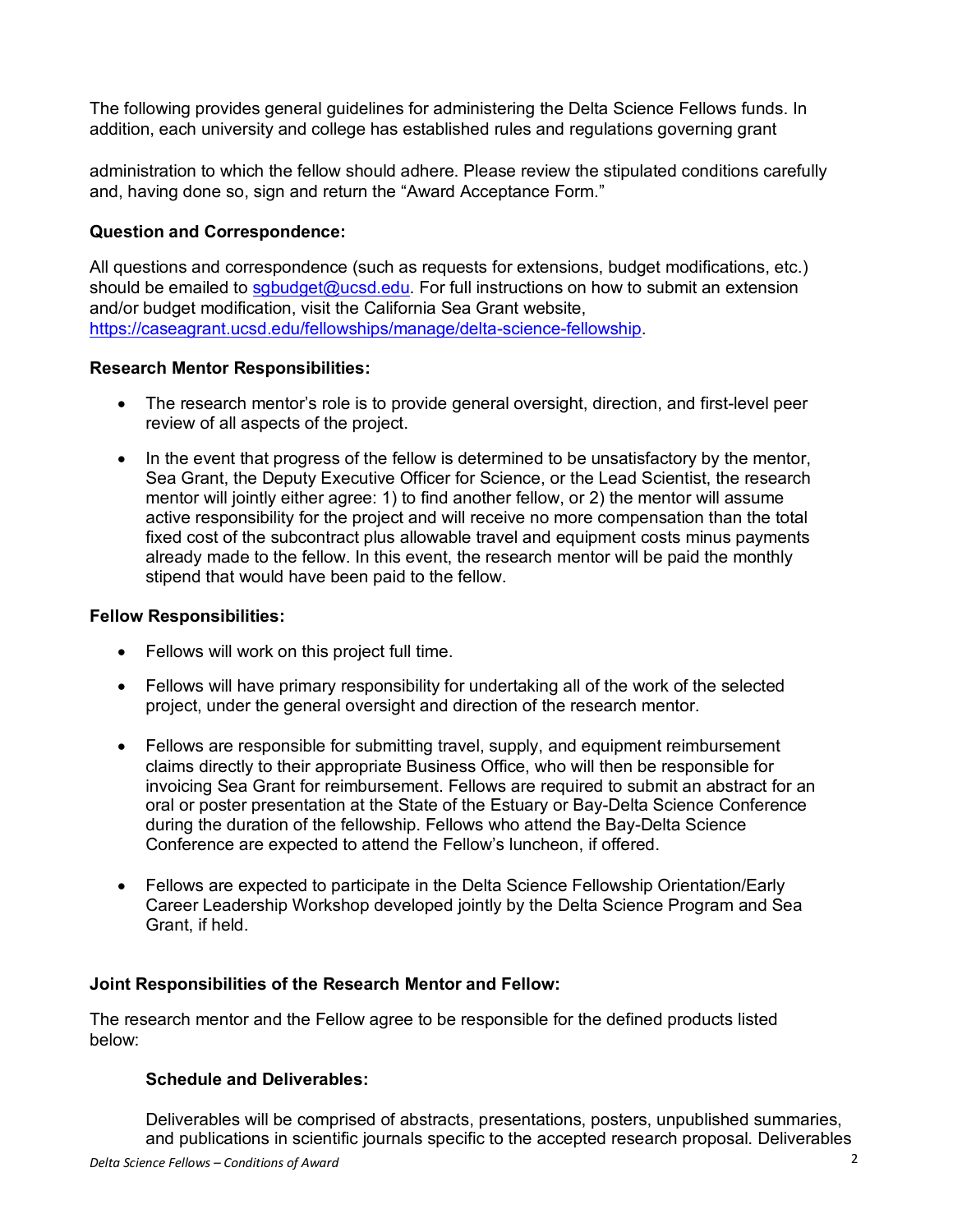include: (a) information presented at the Bay-Delta Science Conference or State of the Estuary conference during their fellowship (oral presentations may substitute for posters); (b) preparation and presentation of one or more briefings to the science community upon request from the Deputy Executive Officer for Science or Lead Scientist for all subcontracts; (c) an

annual report of progress submitted to California Sea Grant as outlined below; and (d) printed and electronic copies of publications resulting from the project up to three years after completion of the contract.

**Deliverable:** Interpretive products resulting from these projects must be provided to the Delta Stewardship Council for publication on its website or linked to another publication website.

**Deliverable:** An annual report of progress with a) a "bulletized" list of what work was accomplished, b) a list of presentations and talks, c) a list of written materials and publications with electronic copies, and d) a paragraph describing the progress of the project to be posted on the Delta Science Program website.

### **1. Mentoring Plan**

A formal mentoring plan is required and should be developed by the Fellow, Research Mentor and Community Mentor. The purpose of the mentoring plan is to ensure a quality experience for the Fellow that provides a springboard to a career in scientific research and/or program implementation.

The mentoring plan should be similar to those prepared by the research institution for a National Science Foundation award. The Mentoring Plan should include at a minimum:

*Career counseling; training in preparation of grant proposals, publications and presentations; guidance on ways to improve teaching and mentoring skills; guidance on how to effectively collaborate with researchers from diverse backgrounds and disciplinary areas; and training in responsible professional practices*. *[Source: NSF Grant Proposal Guide. http://www.nsf.gov/pubs/policydocs/pappguide/nsf09\_29/gpg\_2.jsp].* Guidance for preparing a mentoring plan is provided in Exhibit B.

The mentoring plan is required within 30 days of starting the Fellowship. Failure to submit a satisfactory mentoring plan within 30 days may result is suspension of funding.

### **2. Reporting**

The intent of the annual and final report is to demonstrate that the conditions of the fellowship are met. Concise reports are encouraged.

### **2.1 Annual reporting:**

- Brief bulleted summary of what was achieved during the year and an explanation of any variances or unanticipated barriers.
- A Research Highlight: This should not exceed one page and include at least one image. The highlight should describe a new knowledge discovery and why this finding is important to the Delta (management implications) or a compelling project update. This may be used for the Delta Science web page and to promote the role of Science, the Fellow and mentors.
- Progress Reports: On an annual basis, each fellow is required to complete an online progress report via the California Sea Grant website. A solicitation will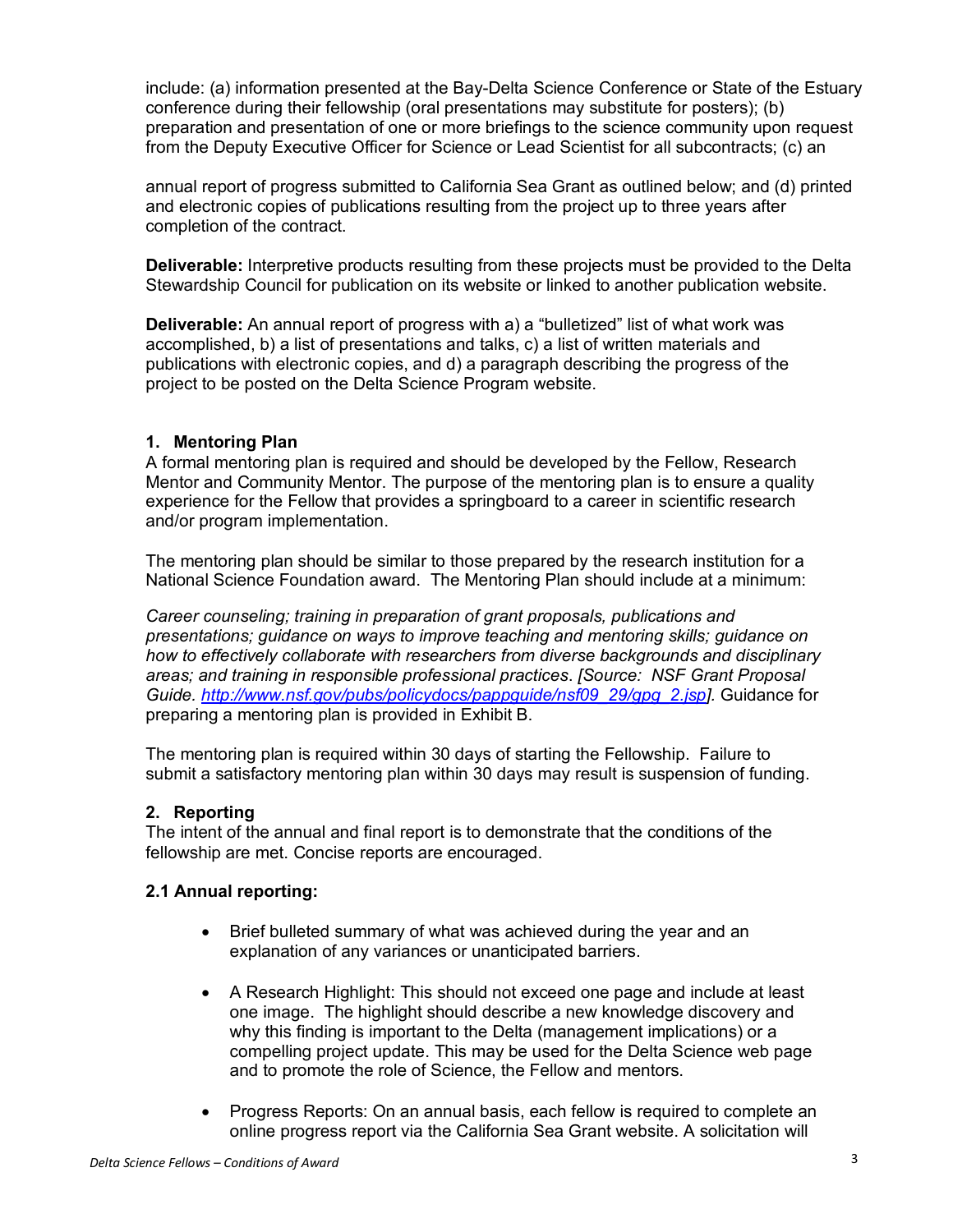be issued for a progress report prior to its due date. Details may be found at the Sea Grant website: https://caseagrant.ucsd.edu/fellowships/manage/delta-science-fellowship - Reporting.

- A list of publications (with electronic copies of each).
- A list of presentations (with electronic copies of each).
- A list of publications in preparation.
- A paragraph describing the progress of the project to be posted on the Delta Science Program website.

Note: All publications and presentations must acknowledge the full or partial support of the Delta Science Fellows program with the following acknowledgement.

*Acknowledgment of Support:* The grantee is responsible for assuring that an acknowledgment of Council support is made in any publication (including World Wide Web pages) of any material based on or developed under this project, in the following terms:

"This material is based upon work supported by the Delta Stewardship Council Delta Science Program under Grant No. (5298)." The contents of this material do not necessarily reflect the views and policies of the Delta Stewardship Council, nor does mention of trade names or commercial products constitute endorsement or recommendation for use.

Council support also must be orally acknowledged during all news media interviews, including popular media such as radio, television and news magazines.

*Disclaimer.* The Grantee is responsible for assuring that every publication of material (including World Wide Web pages) based on or developed under this award, except scientific articles or papers appearing in scientific, technical or professional journals, contains the following disclaimer:

"Any opinions, findings, and conclusions or recommendations expressed in this material are those of the author(s) and do not necessarily reflect the views of the Delta Stewardship Council.

*Copies for the Council.* The grantee is responsible for assuring that two copies of every publication of material based on or developed under this award, clearly labeled 'Delta Stewardship Council' with the award number and other appropriate identifying information, are sent to the Delta Science Program (ATTN: Deputy Executive Officer for Science) promptly after publication.

Additional guidance for Publications Provisions can be found in Exhibit A.

## **2.2 Technical reporting:**

• **Patents** – All potentially patentable ideas, inventions, discoveries or improvements made during the grant term must be disclosed promptly. The Sea Grant Property/Inventions/Patents/Royalties report included in the package requesting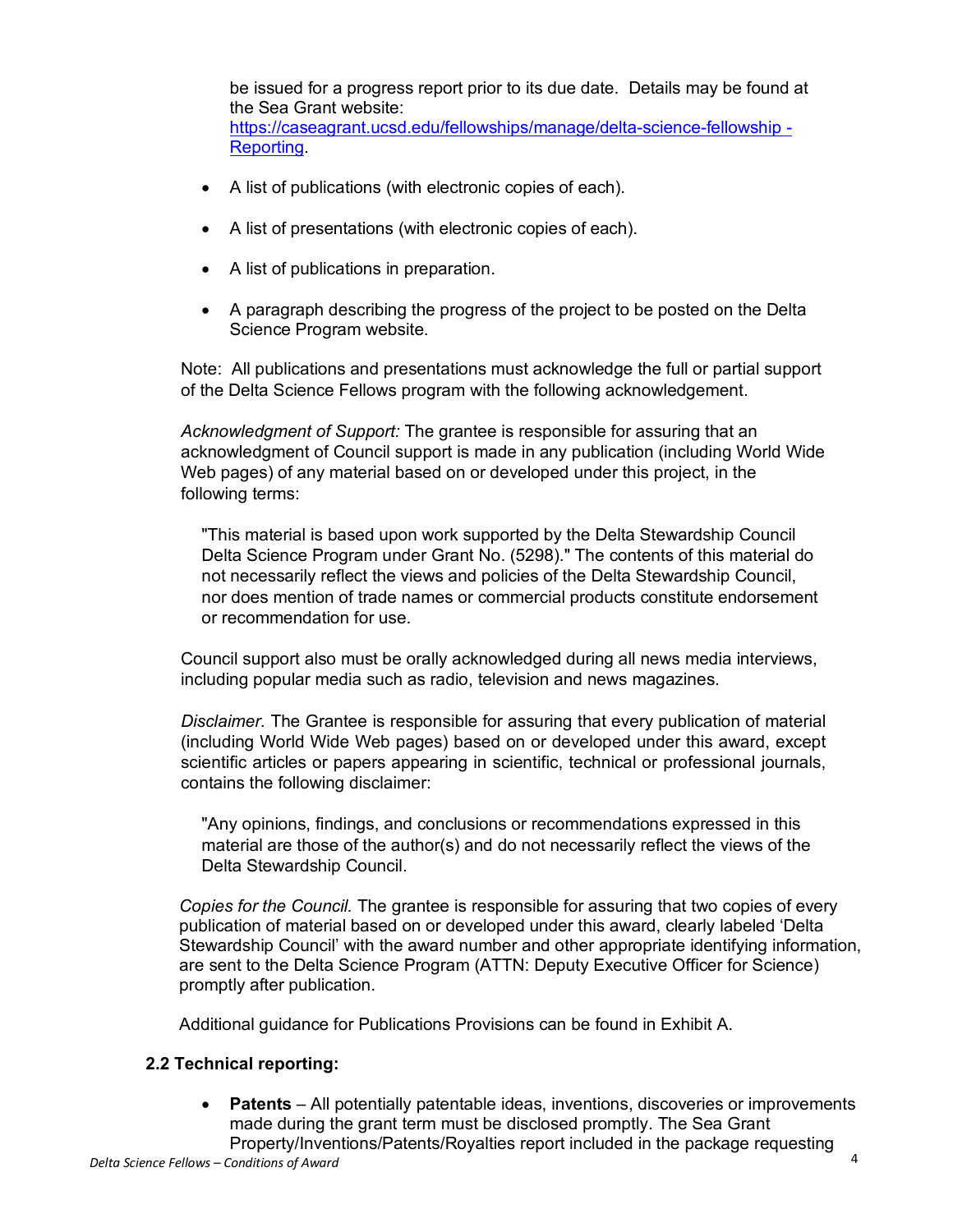technical reports should be signed and returned to the California Sea Grant office. In addition, UCSD fellows or mentors to whom this applies should download, complete and submit the form found at: https://blink.ucsd.edu/research/conducting-research/edisclosure/index.html. Other UC investigators should go to the Office of the President's website for forms and contact information concerning the Technology Transfer office at their campus. The URL is: http://www.ucop.edu/innovation-alliancesservices/innovation/technology-transfer-offices/index.html.

- **Completion Reports** At the end of your project, a solicitation will be issued for a completion report. This report summarizes the scientific/technical results of your project and its management implications for the Delta and is submitted via email to the California Sea Grant office.
- **Theses/Dissertations** Graduate fellows should send electronic copies of their completed thesis (or dissertation) and of the abstract, title page, and DSC funding acknowledgment to the California Sea Grant publications office.

#### **Progress Reviews:**

There will be periodic reviews of progress by the research mentor, Sea Grant, the Deputy Executive Officer for Science, and the Delta Lead Scientist.

If progress by either the mentor or fellow is deemed unsatisfactory at the 20-month review, Sea Grant shall, with Delta Stewardship Council approval, withhold all remaining payments for that project until satisfactory deliverables are submitted.

Sea Grant will prepare and submit to the Deputy Executive Officer for Science, a one-page summary of progress each quarter. The summary will include a list of bullet items of the status of the research administrative process, including the call for proposals, receipt of proposals, selection panel process, subcontracts and subawards, post-award administration, receipt of substantive deliverables, and any problems encountered during the fellowship competition and post-award administration.

#### **Personnel:**

Changes in senior personnel, in their grantee organization, or in their percentage of time, require prior approval of the Sea Grant Director. In addition, if the fellow or research mentor is considering any type of leave (sabbatical or leave of absence) during the period of this award, please contact California Sea Grant immediately to describe and determine this action's impact on the research project as time extensions may be impossible to grant due to the nature of the funding source for this award.

#### **Financial Reporting Requirements:**

The final expense report is due within 45 days following the completion of the project. This form is available on our website: https://caseagrant.ucsd.edu/fellowships/manage/delta-sciencefellowship - FinalExpenseReport.

The department fiscal manager should submit the final expense report with cumulative ledgers (year-to-date details for supplies, travel, fellowship stipend, and fellowship tuition/fee remission) through their institution's grants management or extramural funds office. That office should then e-mail (sgfiscal@ucsd.edu) this report to California Sea Grant.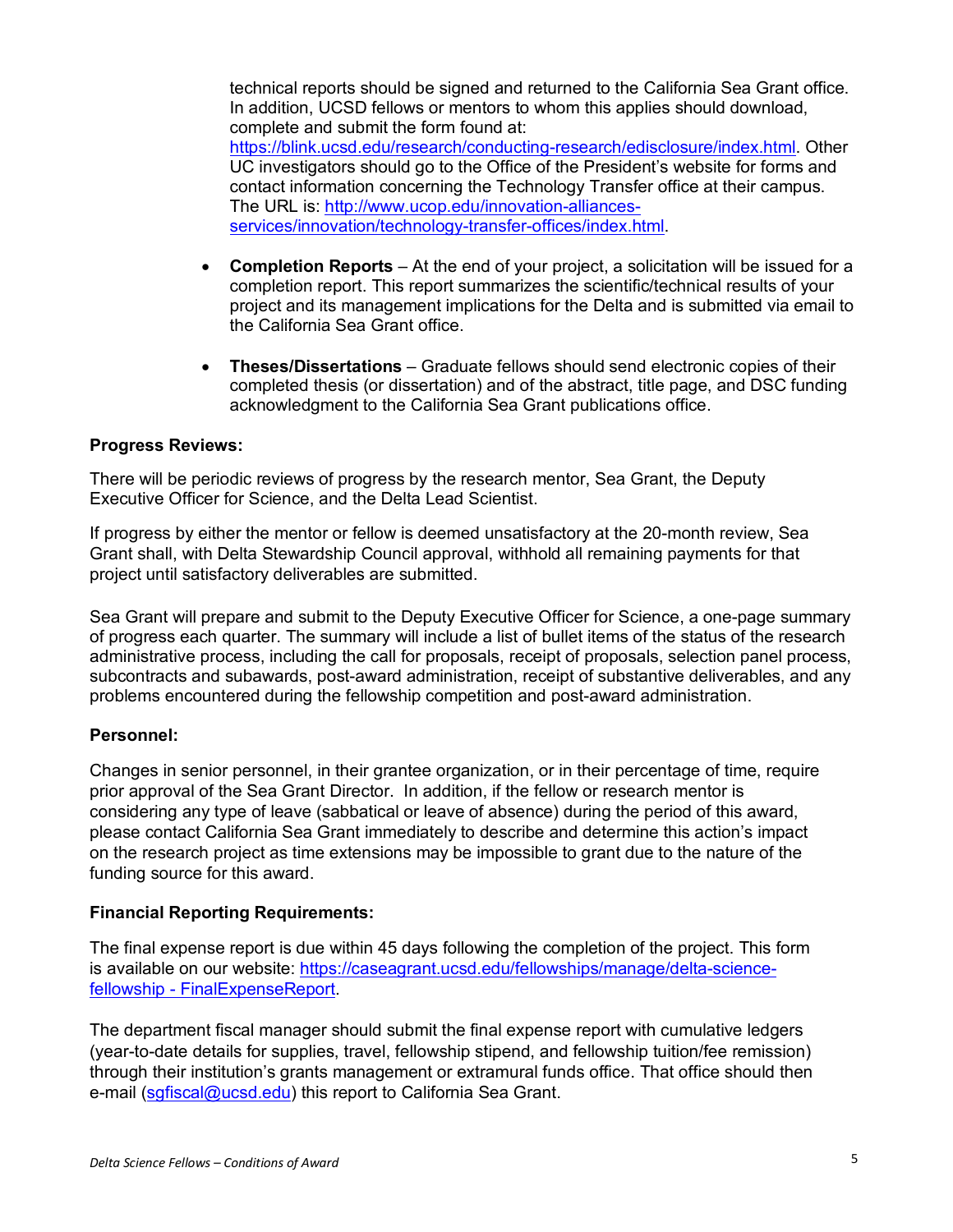#### **Invoicing Requirements:**

Invoices should be printed on official letterhead and signed by an authorized official, employee or agent certifying that the expenditures claimed represent actual expenses for the service performed under this award. Invoices must also include at a minimum the following information: Agreement Number, Invoice Number, Invoice Date, Total dollar amount being billed for the statement period including the billing/performance period covered, Description of the work performed as shown in the award; and an Itemized cost breakdown. Any invoices that significantly deviate from this format will not be paid. All invoices must be accompanied by ledgers and back-up documentation. Email all invoices to California Sea Grant at sgfiscal@ucsd.edu.

#### **Reimbursement for Travel by Fellows:**

The California Sea Grant Program shall ensure that travel and per diem expenses will be reimbursed under any and all sub-contracts in accordance with University of California approved travel rates (or your institution's rate if lower), published at: http://policy.ucop.edu/doc/3420365/BFB-G-28.

All requests must include a Travel Expense Claim form related to the travel and expense for which reimbursement is sought. The Travel Expense Claim form can be found on our website at: https://caseagrant.ucsd.edu/fellowships/manage/delta-science-fellowship - Travel.

If your institution has its own travel claim form, please submit it to our office for approval. In addition, all hotel, airfare and ground transportation (auto rental etc.) receipts must accompany the travel expense claim. Mileage claims should include the number of miles, departure/destination and reason for travel.

Out-of-state and foreign (international) travel must be pre-approved in the award allocation or a request for approval must be submitted to the Sea Grant Director no less than 60 days before the anticipated travel date.

#### **Reimbursement for Equipment and Supplies:**

Reimbursement of equipment and supply expenses will be paid to the fellow's (or mentor in event the fellow leaves the program) institution upon receipt of satisfactory information by the Sea Grant program.

Travel and other expenses exceeding the limits described above will not be the responsibility of the Sea Grant Program or the Delta Stewardship Council.

#### **No-Cost Extensions:**

The effective dates are specified on the award allocation issued by California Sea Grant. As stated in the Request for Applications, no-cost time extensions will not be possible due to the nature of the fund source.

#### **Transfer of Funds:**

Prior approval from California Sea Grant is required if cumulative transfers between categories exceed 10% of the originally approved total Sea Grant project costs or if funds are being transferred into any category where funds were not originally budgeted. Visit the California Sea Grant website for full instructions on how to submit a rebudget request.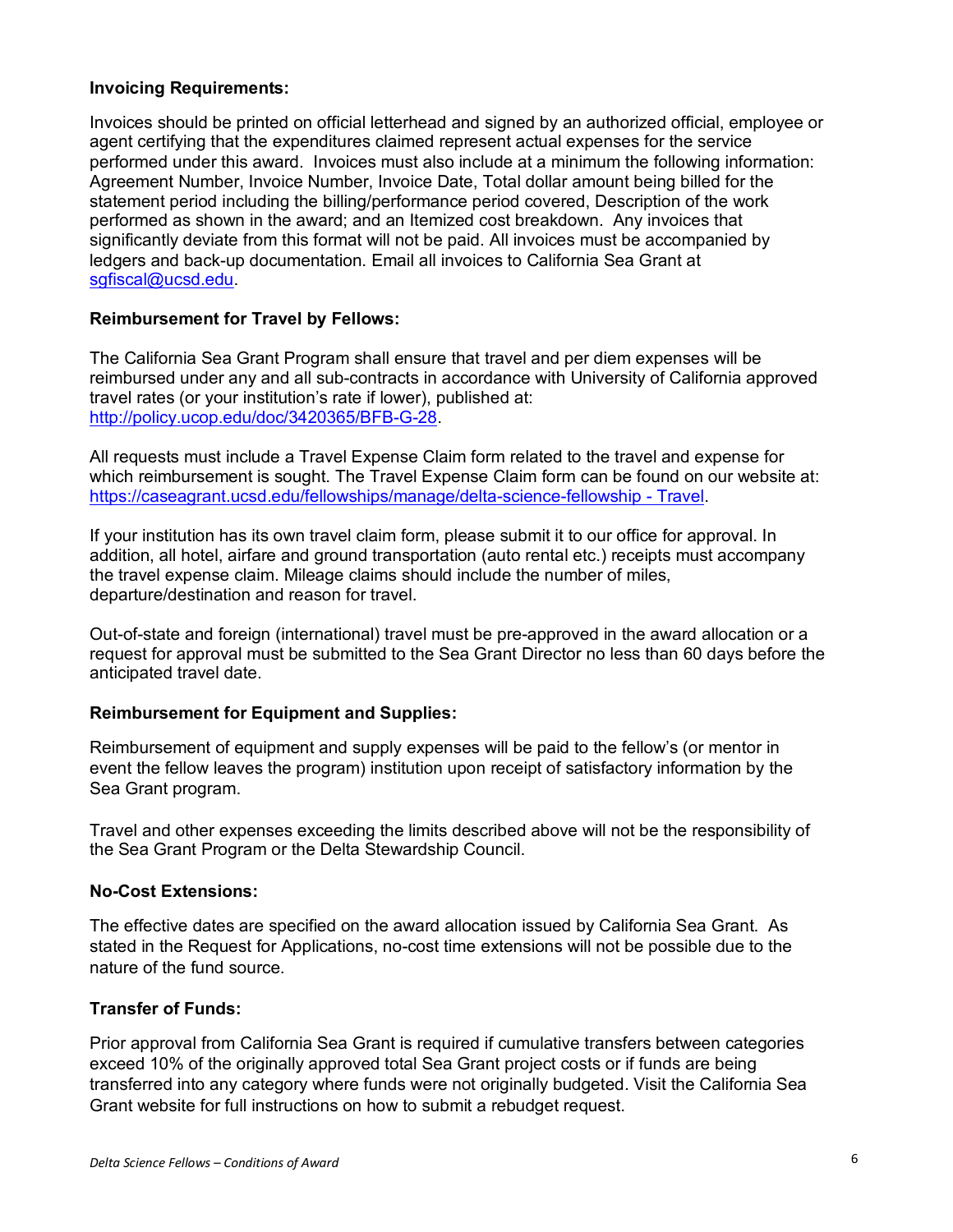## **EXHIBIT A – PUBLICATIONS PROVISIONS**

- 1. **General.** The publications provisions are to provide for adequate documentation of the completed contract obligations, encourage publication and distribution of research information, and protect the Delta Stewardship Council (Council) from unwarranted implications of policy or concurrence with the conclusions of the grantee.
- 2. **Publications/Acknowledgement of Support.** All reports published by the Contractor under provisions of the agreement shall contain a credit reference acknowledging Council support:
	- a. In any publication (including World Wide Web pages) of any material based on or developed under this project, in the following terms: "This material is based upon work supported by the Delta Stewardship Council Delta Science Program."
	- b. Council support also must be orally acknowledged during all news media interviews, including popular media such as radio, television and news magazines.
	- c. Mention of trade names or commercial products does not constitute Council endorsement or recommendation.
- 3. **Disclaimer.** The Contractor is responsible for assuring that every publication of material (including World Wide Web pages) based on or developed under this award, except scientific articles or papers appearing in scientific, technical or professional journals, contains the following disclaimer:

"Any opinion, findings, and conclusions or recommendations expressed in this material are those of the author(s) and do not necessarily reflect the views of the Delta Stewardship Council."

4. **Publication Rights.** Reports prepared by the Contractor under provisions of this agreement may be published under the following conditions:

The Contractor shall have the right to disclose, disseminate and use, in whole or part, any data and information received, collected, or developed under this agreement, including material contained in the final report, subject to inclusion of the credit statement of Section 2 of these Publication Provisions not less than 30 days prior to publication of such material.

- 5. **Dissemination of Results.** The Contractor may publish the results of the study or any of its particulars in separate reports or by submission of technical papers to professional organizations subject to these publication provisions. Both written and oral releases are considered to be within the context of publication.
- 6. **Copies for the Council.** The Contractor is responsible for assuring that two copies of every publication of material based on or developed under this award are sent to the Delta Stewardship Council Delta Science Program promptly after publication.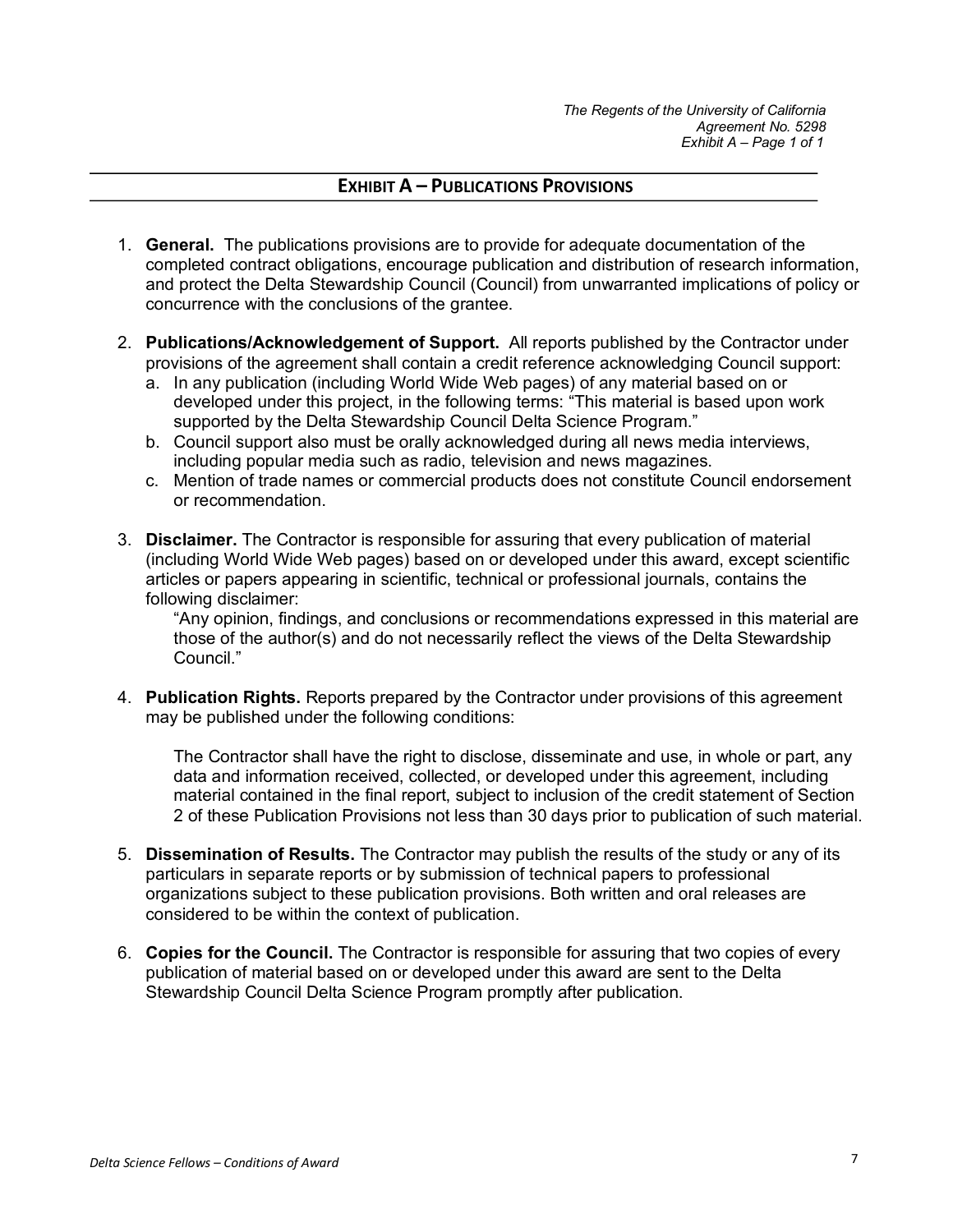## **EXHIBIT B – GUIDANCE FOR PREPARATION OF A SCIENCE FELLOW MENTORING PLAN**

#### **Delta Science Fellow Mentoring Plan**

The following is an example of a Delta Science Fellow Mentoring Plan

**This Delta Science Fellow Mentoring Plan** has been prepared by *[Research Institution]*. The Plan establishes guidelines for work to be performed by a **Delta Science Fellow** in support of the Delta Plan with a Science Fellow Award to *[Fellow's Name]* entitled *[Research Project Title]*. The **Delta Science Fellow** assigned to the project will work in *[Research Institution Name and Location]* with *[Research Mentor's Nam*e*]* and *[Community Mentor's Agency Name]* with *Dr. [Community Mentor's Name]* located at *[Research project Location]* and will conduct research on specified tasks: *[list of specific tasks]*.

#### **1. Orientation**

The successful applicant (**Delta Science Fellow**) will attend:

- (a) Program Orientation
	- § Attendance at the Delta Science Fellowship Orientation/Early Career Leadership Workshop (if offered)
- (b) Project Orientation

This will include in-depth conversations between the research and community mentors and the **Delta Science Fellow**. Mutual expectations will be discussed and agreed upon in advance. Orientation topics will include (a) the amount of independence the **Delta Science Fellow** requires, (b) interaction with coworkers, (c) productivity including the importance of scientific publications, (d) work habits and laboratory safety, and (e) documentation of research methodologies and experimental details so that the work can be continued by other researchers in the future.

**2. Career Counseling** will be directed at providing the **Delta Science Fellow** with the skills, knowledge, and experience needed to excel in his/her chosen career path. In addition to guidance provided by the research mentor, the **Delta Science Fellow** will be encouraged to discuss career options with researchers and managers at the *[Research Institution]* and the *[Community Mentor's Agency Name]*.

**3. Experience with Preparation of Grant Proposals** will be gained by direct involvement of the **Delta Science Fellow** in proposals prepared by the *[Research Institution]*. The **Delta Science Fellow** will have an opportunity to learn best practices in proposal preparation including identification of key research questions, definition of objectives, description of approach and rationale, and construction of a work plan, timeline, and budget.

**4. Publications and Presentations** are expected to result from the work supported by the Fellow award. These will be prepared under the direction of *[Research Mentor's Nam*e*]* and in collaboration with other researchers as appropriate.

The Fellow is also expected to present project results at the Bay-Delta Science in at least one of the years of the Fellowship. In addition, although not mandatory, the Fellow is encouraged to present research results at the State of the Estuary Conference. Attendance of the annual